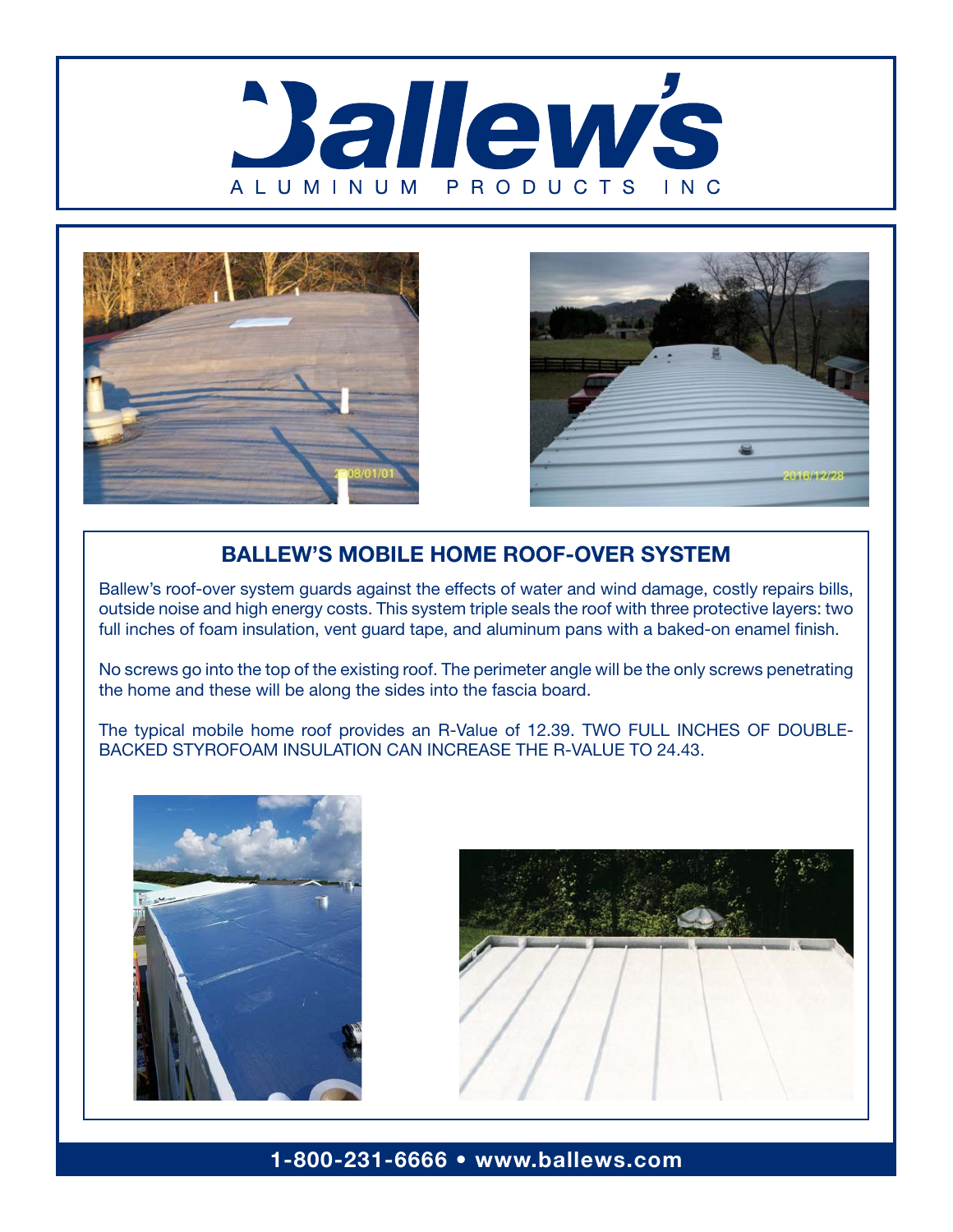# **Ballew's** ALUMINUM PRODUCTS INC

| <b>ITEM CODE</b> | <b>DESCRIPTION</b>                 | <b>LENGTH</b> | <b>COLOR</b>       |
|------------------|------------------------------------|---------------|--------------------|
| 30-24WW          | 1 1/4"X12" Roof-over pan .025      | cut to length | <b>WHITE</b>       |
| 70-2050          | #10X3/4 Zinc w/neo washer          | 100           | <b>ZINC</b>        |
| 70-0090          | <b>Perma-seal Caulk</b>            | each          | <b>WHITE</b>       |
| 46-25WW          | 5"C-Skirting .025                  | 12ft.         | <b>WHITE</b>       |
| 46-25IV          | 5"C-Skirting .025                  | 12ft.         | <b>IVORY</b>       |
| 46-25BL          | 5"C-Skirting .025                  | 12ft.         | <b>BLACK</b>       |
| 46-25BR          | 5"C-Skirting .025                  | 12ft.         | <b>BROWN</b>       |
| 46-25GR          | 5"C-Skirting .025                  | 12ft.         | <b>GRAY</b>        |
| 70-1050          | C-Skirt tab brackets               | each          | <b>WHITE</b>       |
| 70-1060          | C-Skirt tabs w/extensions          | each          | <b>WHITE</b>       |
| 47-90WW          | #8X1/2 Zip Screws                  | 100/bag       | <b>WHITE</b>       |
| 80-0150          | 2"X3 1/2" Angle .040               | 12ft.         | <b>WHITE</b>       |
| 80-0160          | 2"X3 1/2" Angle .064 (pre-punched) | 12ft.         | <b>WHITE</b>       |
| 70-2027          | #10X1 1/2" Zip Screws              | 100/bag       | <b>WHITE</b>       |
| 70-4412          | 12x4 Double-sided Styrofoam        | 12ft.         |                    |
| 70-4312          | 12x2 Double-sided Styrofoam        | 12ft.         |                    |
| 70-4414          | 14x4 Double-sided Styrofoam        | 14ft.         |                    |
| 70-4314          | 14x2 Double-sided Styrofoam        | 14ft.         |                    |
| 70-5000          | 2" Aluminum foil tape              | 50yds         |                    |
| 70-6000          | 2 3/8" Galvanized Vent Caps        | each          |                    |
| 70-6500          | 5" Galvanized Vent Caps            | each          |                    |
| 70-5010          | 3" Foil Tar Tape                   | 33ft.         |                    |
| 70-5015          | 4" Peel and Seal WHITE             | 33ft.         |                    |
| 80-2000          | <b>Extruded Ridge Beam</b>         | 13ft.6in.     | <b>MILL FINISH</b> |
| 80-1000          | Ridge cap                          | 12ft.         | <b>WHITE</b>       |
| 80-1010          | Notched Ridge cap                  | 8ft.          | <b>WHITE</b>       |
| 31-12WW          | Roof-over Header                   | 12ft.         | <b>WHITE</b>       |
| 80-0100          | 2" Brake-form Z-bar                | 12ft.         | <b>WHITE</b>       |

## 1-800-231-6666 • www.ballews.com